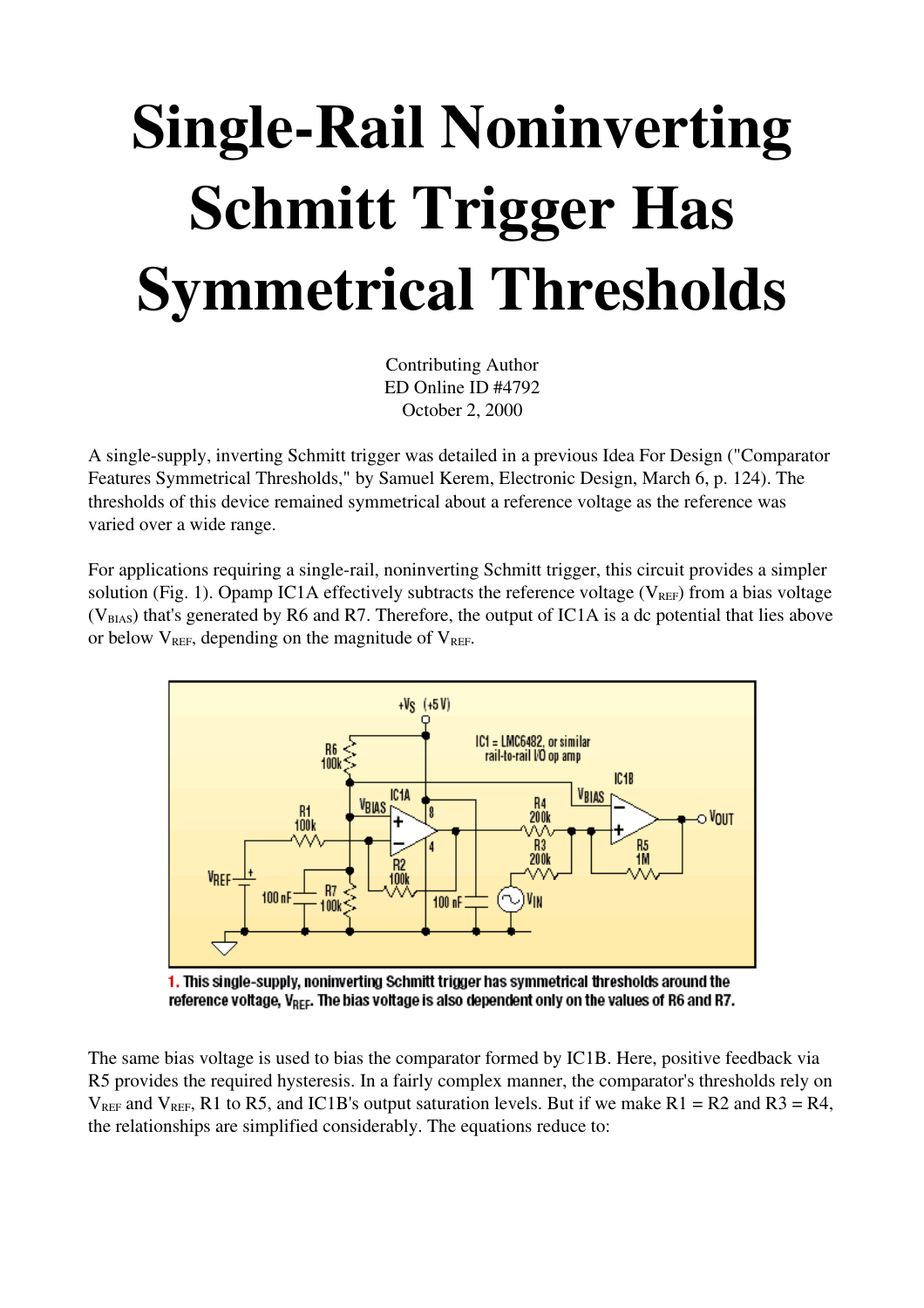Upper threshold voltage,

$$
\mathrm{V_{TU}} = \mathrm{V_{REF}} + \frac{\mathrm{R3(V_{BIAS} - V_{SAT-})}}{\mathrm{R5}}
$$

Lower threshold voltage,

$$
\mathrm{V}_{\mathrm{TL}} = \mathrm{V}_{\mathrm{REF}} + \frac{\mathrm{R3}(\mathrm{V}_{\mathrm{BIAS}} - \mathrm{V}_{\mathrm{SAT}+})}{\mathrm{R5}}
$$

where  $V_{\text{SAT}}$  and  $V_{\text{SAT}}$ + represent IC1B's negative and positive output saturation voltages, respectively. By subtracting  $V_{TL}$  from  $V_{TU}$ , the hysteresis voltage ( $V_H$ ) is obtained:

$$
\rm V_H = \frac{R3(V_{SAT+} - V_{SAT-})}{R5}
$$

Note that  $V_H$  is completely independent of  $V_{REF}$ . The midpoint of the hysteresis band is simply  $V_{TL}$  $+ V_H/2.$ 

$$
V_{MIDPT} = (V_{TL} + V_H / 2)
$$
  
=  $V_{REF} + \frac{R3}{R5} \left[ V_{BIAS} - \frac{(V_{SAT} + V_{SAT-})}{2} \right]$ 

and by setting

$$
V_{\text{BIAS}} = \frac{(V_{\text{SAT}+} + V_{\text{SAT}-})}{2},
$$

it can be seen that  $(V_{TL} + V_H/2) = V_{REF}$ .

In other words, the bias voltage can be set to equal half of the sum of the saturation levels. Doing this will force the midpoint of the hysteresis band to equal the reference voltage,  $V_{REF}$ .

The circuit in Figure 1 has several advantages over the previously published idea. It requires only two op amps rather than three, and it uses three fewer resistors. Also, the bias voltage set by R6 and R7 is independent of other resistance values.

 $V_{IN}$ , the input voltage, sees a primarily resistive input impedance that varies between positive and negative as IC1B's output changes state. Therefore, for sources with high output resistance, R3, R4, and R5 should be maximized.

This circuit is particularly well suited for use with rail-to-rail operational amplifiers like the dual LMC6482. When lightly loaded, the LMC6482's output will typically swing within 20 mV of either supply rail. Under these conditions, we can assume  $V_{SAT}$  = +V<sub>S</sub> and V<sub>SAT</sub> − = 0 such that V<sub>REF</sub> =  $+V<sub>s</sub>/2$ , requiring that  $R6 = R7$ .

Another benefit of the LMC6482 is its extremely low-input bias current (a maximum of just 4 pA over the full temperature range). This permits the use of large resistance values, which minimizes the loading on  $V_{\text{IN}}$ . It also helps to keep power consumption low.

Figure 2 achieves its low-frequency performance by using the values shown in Figure 1 and with  $V_{REF}$  = 1.5 V (IC1 = LMC6482). For these conditions, the nominal thresholds are  $V_{TU}$  = 2 V and  $V_{TL} = 1$  V. As shown, the input triangle wave cuts the rectangular output at 2 V and 1 V (the vertical scale is 1 V/div., while 0 V is indicated by the dotted line). The thresholds are symmetrical about  $V<sub>REF</sub>$ , as represented by the continuous horizontal line.

Increasing V<sub>REF</sub> to 3.5 V results in thresholds of V<sub>TU</sub> = 4 V and V<sub>TL</sub> = 3 V (Fig. 3). Again, the